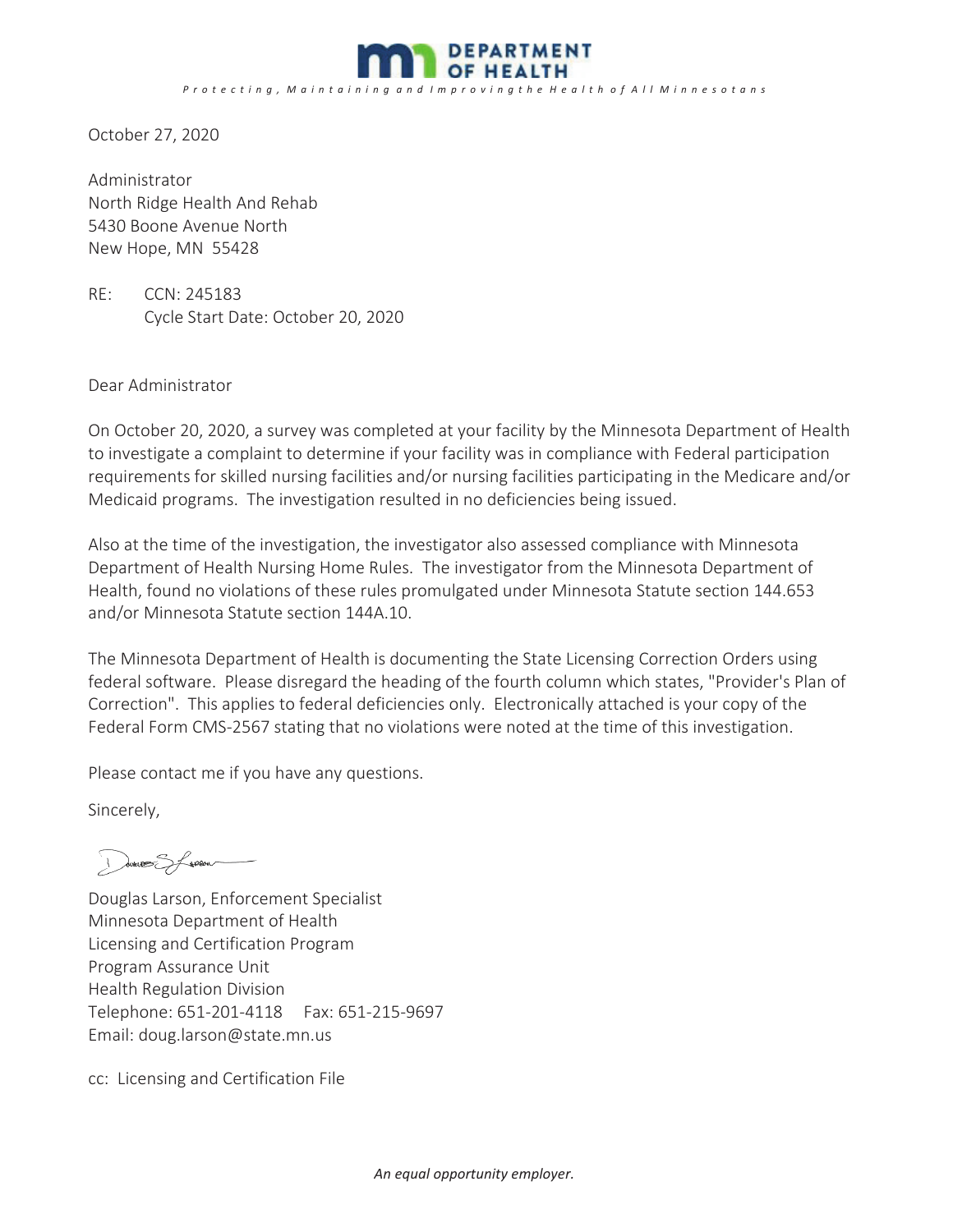| DEPARTMENT OF HEALTH AND HUMAN SERVICES<br><b>FORM APPROVED</b> |                                                                                                                                                                                     |                                                                                                                                                                                                                                                                                                                                                                                                                                                                                                                                                                                                                                                            |                            |                                                                                                                                                               |                                                      |  |                                   |  |
|-----------------------------------------------------------------|-------------------------------------------------------------------------------------------------------------------------------------------------------------------------------------|------------------------------------------------------------------------------------------------------------------------------------------------------------------------------------------------------------------------------------------------------------------------------------------------------------------------------------------------------------------------------------------------------------------------------------------------------------------------------------------------------------------------------------------------------------------------------------------------------------------------------------------------------------|----------------------------|---------------------------------------------------------------------------------------------------------------------------------------------------------------|------------------------------------------------------|--|-----------------------------------|--|
|                                                                 | CENTERS FOR MEDICARE & MEDICAID SERVICES<br>OMB NO. 0938-0391                                                                                                                       |                                                                                                                                                                                                                                                                                                                                                                                                                                                                                                                                                                                                                                                            |                            |                                                                                                                                                               |                                                      |  |                                   |  |
| STATEMENT OF DEFICIENCIES<br>AND PLAN OF CORRECTION             |                                                                                                                                                                                     | (X1) PROVIDER/SUPPLIER/CLIA<br><b>IDENTIFICATION NUMBER:</b>                                                                                                                                                                                                                                                                                                                                                                                                                                                                                                                                                                                               | (X2) MULTIPLE CONSTRUCTION |                                                                                                                                                               | (X3) DATE SURVEY<br><b>COMPLETED</b>                 |  |                                   |  |
| 245183                                                          |                                                                                                                                                                                     | B. WING                                                                                                                                                                                                                                                                                                                                                                                                                                                                                                                                                                                                                                                    |                            |                                                                                                                                                               | $\mathsf{C}$<br>10/20/2020                           |  |                                   |  |
|                                                                 | NAME OF PROVIDER OR SUPPLIER                                                                                                                                                        |                                                                                                                                                                                                                                                                                                                                                                                                                                                                                                                                                                                                                                                            |                            |                                                                                                                                                               | STREET ADDRESS, CITY, STATE, ZIP CODE                |  |                                   |  |
|                                                                 | <b>NORTH RIDGE HEALTH AND REHAB</b>                                                                                                                                                 |                                                                                                                                                                                                                                                                                                                                                                                                                                                                                                                                                                                                                                                            |                            |                                                                                                                                                               | <b>5430 BOONE AVENUE NORTH</b><br>NEW HOPE, MN 55428 |  |                                   |  |
| $(X4)$ ID<br><b>PREFIX</b><br><b>TAG</b>                        | SUMMARY STATEMENT OF DEFICIENCIES<br>(EACH DEFICIENCY MUST BE PRECEDED BY FULL<br>REGULATORY OR LSC IDENTIFYING INFORMATION)                                                        |                                                                                                                                                                                                                                                                                                                                                                                                                                                                                                                                                                                                                                                            |                            | PROVIDER'S PLAN OF CORRECTION<br>ID<br>(EACH CORRECTIVE ACTION SHOULD BE<br><b>PREFIX</b><br>CROSS-REFERENCED TO THE APPROPRIATE<br><b>TAG</b><br>DEFICIENCY) |                                                      |  | (X5)<br>COMPLETION<br><b>DATE</b> |  |
| F 000                                                           | <b>INITIAL COMMENTS</b>                                                                                                                                                             |                                                                                                                                                                                                                                                                                                                                                                                                                                                                                                                                                                                                                                                            |                            | F 000                                                                                                                                                         |                                                      |  |                                   |  |
|                                                                 | for Long Term Care Facilities.<br>UNSUBSTANTIATED: H5183274C<br>with no deficiencies issued.<br>Department's acceptance.<br>page of the CMS-2567 form.<br>the electronic documents. | On 10/20/20, an abbreviated survey was<br>completed at your facility to conduct a complaint<br>investigation. Your facility was found to be IN<br>compliance with 42 CFR Part 483, Requirements<br>The following complaint was found to be<br>The following complaints was found to be<br>SUBSTANTIATED: H5183272C and H5183273C,<br>The facility's plan of correction (POC) will serve<br>as your allegation of compliance upon the<br>The facility is enrolled in ePOC and therefore a<br>signature is not required at the bottom of the first<br>Although no plan of correction is required, it is<br>required that the facility acknowledge receipt of |                            |                                                                                                                                                               |                                                      |  |                                   |  |
|                                                                 |                                                                                                                                                                                     | LABORATORY DIRECTOR'S OR PROVIDER/SUPPLIER REPRESENTATIVE'S SIGNATURE                                                                                                                                                                                                                                                                                                                                                                                                                                                                                                                                                                                      |                            |                                                                                                                                                               | <b>TITLE</b>                                         |  | (X6) DATE                         |  |

## Electronically Signed

Any deficiency statement ending with an asterisk (\*) denotes a deficiency which the institution may be excused from correcting providing it is determined that other safeguards provide sufficient protection to the patients. (See instructions.) Except for nursing homes, the findings stated above are disclosable 90 days following the date of survey whether or not a plan of correction is provided. For nursing homes, the above findings and plans of correction are disclosable 14 days following the date these documents are made available to the facility. If deficiencies are cited, an approved plan of correction is requisite to continued program participation.

PRINTED: 10/27/2020  $CDMADDDQUP$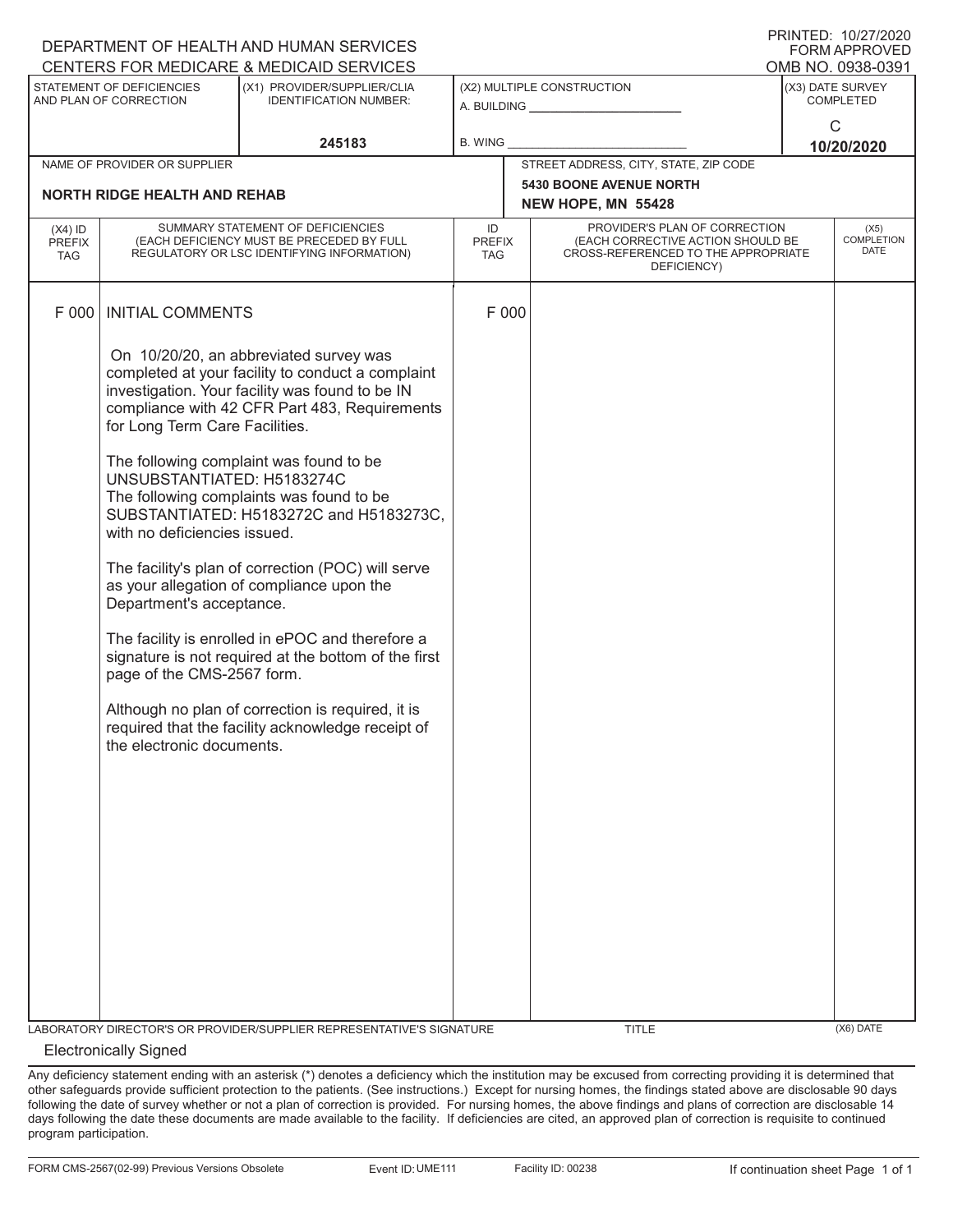| Minnesota Department of Health                      |                                                                                                                              |                                                                                                                                                                                                                                                                                                                                                                                                                                                                                                                                                                                                                                                                                                                                                                                                                                             |                                                         |                                                                                                                          |                                      |                          |  |  |
|-----------------------------------------------------|------------------------------------------------------------------------------------------------------------------------------|---------------------------------------------------------------------------------------------------------------------------------------------------------------------------------------------------------------------------------------------------------------------------------------------------------------------------------------------------------------------------------------------------------------------------------------------------------------------------------------------------------------------------------------------------------------------------------------------------------------------------------------------------------------------------------------------------------------------------------------------------------------------------------------------------------------------------------------------|---------------------------------------------------------|--------------------------------------------------------------------------------------------------------------------------|--------------------------------------|--------------------------|--|--|
| STATEMENT OF DEFICIENCIES<br>AND PLAN OF CORRECTION |                                                                                                                              | (X1) PROVIDER/SUPPLIER/CLIA<br><b>IDENTIFICATION NUMBER:</b>                                                                                                                                                                                                                                                                                                                                                                                                                                                                                                                                                                                                                                                                                                                                                                                | (X2) MULTIPLE CONSTRUCTION<br>A. BUILDING: A. BUILDING: |                                                                                                                          | (X3) DATE SURVEY<br><b>COMPLETED</b> |                          |  |  |
|                                                     |                                                                                                                              | 00238                                                                                                                                                                                                                                                                                                                                                                                                                                                                                                                                                                                                                                                                                                                                                                                                                                       | <b>B. WING</b>                                          |                                                                                                                          | C                                    | 10/20/2020               |  |  |
|                                                     | NAME OF PROVIDER OR SUPPLIER                                                                                                 |                                                                                                                                                                                                                                                                                                                                                                                                                                                                                                                                                                                                                                                                                                                                                                                                                                             |                                                         | STREET ADDRESS, CITY, STATE, ZIP CODE                                                                                    |                                      |                          |  |  |
|                                                     | <b>NORTH RIDGE HEALTH AND REHAB</b>                                                                                          |                                                                                                                                                                                                                                                                                                                                                                                                                                                                                                                                                                                                                                                                                                                                                                                                                                             | <b>5430 BOONE AVENUE NORTH</b><br>NEW HOPE, MN 55428    |                                                                                                                          |                                      |                          |  |  |
| $(X4)$ ID<br><b>PREFIX</b><br><b>TAG</b>            | SUMMARY STATEMENT OF DEFICIENCIES<br>(EACH DEFICIENCY MUST BE PRECEDED BY FULL<br>REGULATORY OR LSC IDENTIFYING INFORMATION) |                                                                                                                                                                                                                                                                                                                                                                                                                                                                                                                                                                                                                                                                                                                                                                                                                                             | ID<br><b>PREFIX</b><br><b>TAG</b>                       | PROVIDER'S PLAN OF CORRECTION<br>(EACH CORRECTIVE ACTION SHOULD BE<br>CROSS-REFERENCED TO THE APPROPRIATE<br>DEFICIENCY) |                                      | (X5)<br>COMPLETE<br>DATE |  |  |
| 2 0 0 0                                             | <b>Initial Comments</b>                                                                                                      |                                                                                                                                                                                                                                                                                                                                                                                                                                                                                                                                                                                                                                                                                                                                                                                                                                             | 2 0 0 0                                                 |                                                                                                                          |                                      |                          |  |  |
|                                                     |                                                                                                                              | *****ATTENTION******                                                                                                                                                                                                                                                                                                                                                                                                                                                                                                                                                                                                                                                                                                                                                                                                                        |                                                         |                                                                                                                          |                                      |                          |  |  |
|                                                     | NH LICENSING CORRECTION ORDER                                                                                                |                                                                                                                                                                                                                                                                                                                                                                                                                                                                                                                                                                                                                                                                                                                                                                                                                                             |                                                         |                                                                                                                          |                                      |                          |  |  |
|                                                     | the Minnesota Department of Health.<br>corrected requires compliance with all<br>corrected.                                  | In accordance with Minnesota Statute, section<br>144A.10, this correction order has been issued<br>pursuant to a survey. If, upon reinspection, it is<br>found that the deficiency or deficiencies cited<br>herein are not corrected, a fine for each violation<br>not corrected shall be assessed in accordance<br>with a schedule of fines promulgated by rule of<br>Determination of whether a violation has been<br>requirements of the rule provided at the tag<br>number and MN Rule number indicated below.<br>When a rule contains several items, failure to<br>comply with any of the items will be considered<br>lack of compliance. Lack of compliance upon<br>re-inspection with any item of multi-part rule will<br>result in the assessment of a fine even if the item<br>that was violated during the initial inspection was |                                                         |                                                                                                                          |                                      |                          |  |  |
|                                                     |                                                                                                                              | You may request a hearing on any assessments<br>that may result from non-compliance with these<br>orders provided that a written request is made to<br>the Department within 15 days of receipt of a<br>notice of assessment for non-compliance.                                                                                                                                                                                                                                                                                                                                                                                                                                                                                                                                                                                            |                                                         |                                                                                                                          |                                      |                          |  |  |
|                                                     | <b>INITIAL COMMENTS:</b>                                                                                                     | On 10/20/20, an abbreviated survey was<br>conducted to determine compliance with State<br>Licensure. Your facility was found to be IN<br>compliance with the MN State Licensure.                                                                                                                                                                                                                                                                                                                                                                                                                                                                                                                                                                                                                                                            |                                                         |                                                                                                                          |                                      |                          |  |  |
|                                                     | UNSUBSTANTIATED: H5183274C                                                                                                   | The following complaint was found to be                                                                                                                                                                                                                                                                                                                                                                                                                                                                                                                                                                                                                                                                                                                                                                                                     |                                                         |                                                                                                                          |                                      |                          |  |  |
|                                                     | Minnesota Department of Health                                                                                               | LABORATORY DIRECTOR'S OR PROVIDER/SUPPLIER REPRESENTATIVE'S SIGNATURE                                                                                                                                                                                                                                                                                                                                                                                                                                                                                                                                                                                                                                                                                                                                                                       |                                                         | TITLE                                                                                                                    |                                      | (X6) DATE                |  |  |

Electronically Signed